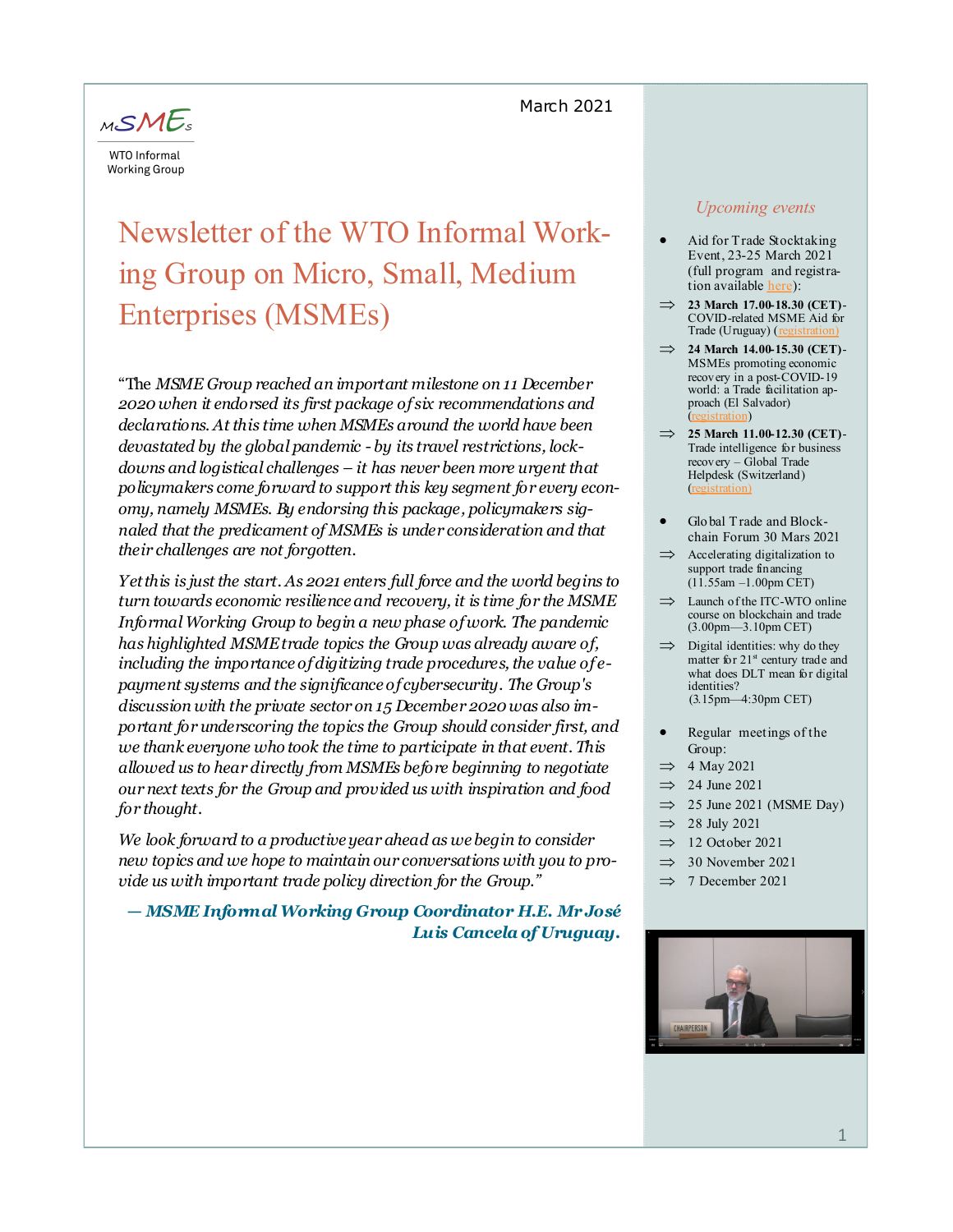INF/MSME/4 14 December 2020 Page: 1/13 Original: English

### **1. FORMAL ENDORSEMENT OF THE MSME PACKAGE**

The Group's package of six recommendations and declarations ([INF/](https://docs.wto.org/dol2fe/Pages/FE_Search/FE_S_S006.aspx?MetaCollection=WTO&SymbolList=%22INF%2fMSME%2f4%22+OR+%22INF%2fMSME%2f4%2f*%22&Serial=&IssuingDateFrom=&IssuingDateTo=&CATTITLE=&ConcernedCountryList=&OtherCountryList=&SubjectList=&TypeList=&FullText)  $\overline{\text{MSME}/4}$ ) was adopted on 11 December 2020. With 96 signatories<sup>1</sup> (counting EU members separately and including six non-Group Members), the package was welcomed as an important deliverable by WTO Members to support MSMEs during the Covid pandemic. The package aims to enhance MSME access to market and regulatory information; promote the inclusion of MSMErelated dimensions in trade rulemaking and exchange of good practices on trade facilitation; and increase MSME access to finance and cross-border payments through the following annexes:

- I. Recommendation on the collection and maintenance of MSME-related information– This recommendation invites WTO Members to voluntarily provide information on MSME policies and statistics during their reviews to enhance transparency and serve as a source of good practices on MSME policies.
- II. Declaration on access to information This declaration invites Members to submit specific information to support operationalization of the ITC-UNCTAD-WTO Global Trade Helpdesk (GTH). The GTH is an online platform meant to simplify market research for companies, especially MSMEs, by integrating trade and business information into a single online portal.
- III. Recommendation on Trade facilitation and MSMEs Burdensome customs procedures are a key challenge faced by MSMEs. This recommendation calls for the full implementation of the Trade Facilitation Agreement (TFA) and the exchange of TFA implementation experiences involving MSMEs.
- IV. Declaration on addressing the trade-related aspects of MSMEs' access to finance and cross-border payments – Acknowledging that MSMEs face major obstacles in accessing financial solutions, this recommendation invites Members to share best practices and support international initiatives to increase MSME access to finance and cross-border payments.
- V. Recommendation on promoting MSMEs inclusion in regulatory development in the area of trade – Changes to the regulatory environment in the area of trade are often difficult to understand and comply with, especially for MSMEs. This recommendation promotes MSME inclusion in regulatory development through analysis and MSME consultation.
- VI. Recommendation on MSMEs and the WTO integrated database Access to reliable, timely and official information concerning tariffs and other taxes to be paid upon importation significantly reduces uncertainty currently faced by MSMEs interested in trade. This recommendation supports the voluntary submission of information to the WTO's official source of tariff and other trade-related information (the WTO IDB) following the May 2019 IDB Decision.

1Afghanistan; Albania; Antigua an d Barbuda; Argentina; Armenia; Australia; Bahrain, Kingdom of; Belize; *Belarus;* Brazil; Brunei Darussalam; *Cambodia*; Canada; Chile; China; Colombia; Costa Rica; Côte d'Ivoire; Dominica; Dominican Republic; Ecuador; El Salvador; European Union; Grenada; Guatemala; Guyana; Honduras; Hong Kong, China; Iceland; Israel; Japan; Kazakhstan; Kenya; Korea, Republic of; Kyrgyz Republic; *Kuwait*; Lao People's Democratic Republic; Liechtenstein; *Mali*; *Mauritius*; Mexico; Moldova, Republic of; Mongolia; Montenegro; Myanmar; New Zealand; Nicaragua; Nigeria; North Macedonia; Norway; Paraguay; Peru; Philippines; Qatar; Russian Federation; Saint Kitts and Nevis; Saint Lucia; Saint Vincent and the Grenadines; Saudi Arabia, Kin gdom of; Singapore; Switzerland; *Thailand*; The Separate Customs Territory of Taiwan, Penghu, Kinmen and Matsu; *Togo*; Turkey; Ukraine; United Kingdom; Uruguay; and Viet Nam (*italics* indicate non-MSME Group members).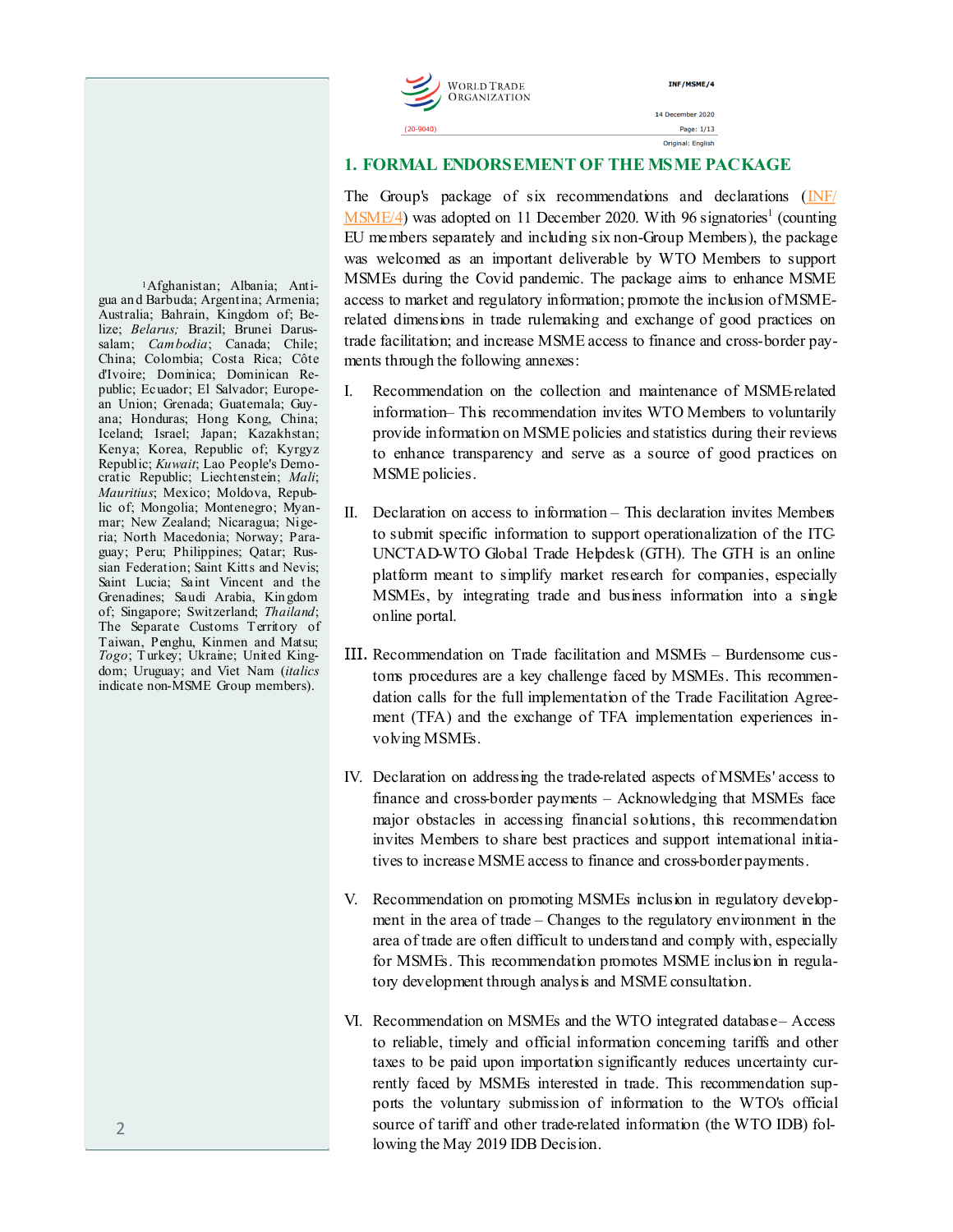

### **2. MEETING WITH THE PRIVATE SECTOR, 15 DEC. 2020**

A webinar to present the MSME Group's package of recommendations to the private sector was held on 15 December 2020 with over 200 attendees participating virtually. Introductory remarks were made by H.E. Ms. Victoria Francolino, Vice-Minister of International Economic Affairs for Uruguay; WTO Deputy Director General Yi Xiaozhun; Mr. John Denton, Secretary General of the International Chamber of Commerce; and Ms. Pamela Coke-Hamilton, Executive Director at the International Trade Centre.

Vice-Minister Francolino opened the event, noting that MSMEs are not only at the heart of every economy, but are also at the center of the economic crisis caused by Covid-19. Given the current environment, this first deliverable of the MSME Group could not come at a more opportune time, reflecting flexibility and collaboration. The WTO's DDG Yi also noted the Group's important accomplishment to support MSME-trade, highlighting the package's ability to foster business resilience and calling on the webinar's participants to actively share their inputs for future work. Mr. Denton remarked that this was both a great day for MSMEs and the WTO, revealing the increasing movement at the WTO in plurilateral negotiating topics including e-commerce and domestic regulation. He stated that the ICC has been advocating for all of the items contained in the MSME package and that they simply made good sense for MSMEs since making trade work for MSMEs always matters, especially during Covid-19. Ms. Coke-Hamilton praised the package's strong and reaffirming message, which shows it is possible to bridge gaps when the goal is to build a more inclusive and resilient trading system. She stressed that Covid-19 has shown the need to upgrade digital access and stated that the international community cannot replicate what happened with the analogue communication divide when it comes to these new technologies. Following these introductory remarks, Ambassador Cancela of Uruguay opened the presentation of the MSME Group's package of recommendations and declarations, with inputs from the various delegate initiators of the texts, including a presentation of the Trade4MSMEs webpage. This webpage is currently under development and will seek to act as a verified trade information resource for MSMEs and policymakers.

The webinar then turned to an open-ended discussion centered around three main topics, trade facilitation, access to finance & cross-border payments, and digitalization to inform the Group's future work.

*"... MSMEs will need support in terms of exports and in particular in terms of inform ation, training, commercial inspection, customs formalities, meetings w ith experts ... especially since many African countries do not currently have an export promotion center for their companies. An alternative structure will have to be found to support these companies in their conquests abroad."*

*– Lemine Vayda, Interim Director General of Foreign Commerce/Minister of Commerce, Industry and Tourism, Mauritania.* 

*"The pandemic and attendant recession call on us to redouble efforts in addressing systemic barriers to women's full and equal participation in the economy by taking a gender-responsive approach to the development of trade policy, and to promote women's economic empowerm ent. This begins w ith strengthening women's voice and agency in trade policy formulation and in regional and multilateral trade negotiations and related fora and includes access to finance from existing and em erging areas so women cannot just start, but grow, their businesses and transition from micro to small to medium to larger business and prioritizing and leveraging government and private procurement to use diverse suppliers including women-owned businesses who secure less than 1% of contracts." – Arif Zaman, Executive Director, wealth Businesswomen's Network (CBWN)*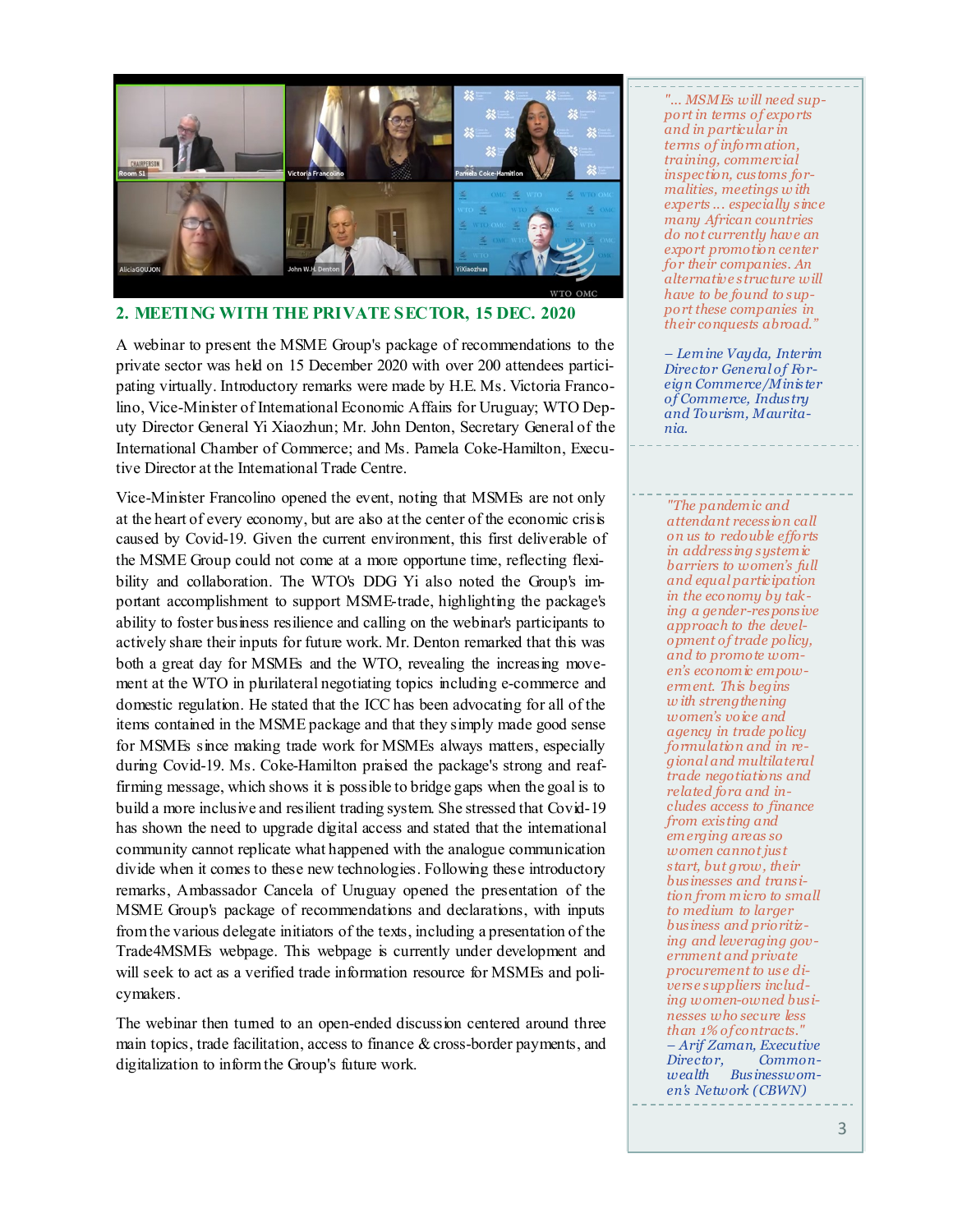#### **Trade facilitation**



#### Discussion on trade facilitation

Trade facilitation, the first topic under discussion at the webinar drew significant input. With many different facets, it was agreed that this topic is an important subject for consideration by the MSME Group. Participants noted that the trade system was designed for multinationals and was not necessarily developed for smaller players. Now, as globalization has expanded and more businesses see benefits from trade, it was stated that policymakers need to have an eye out for MSMEs and consider them explicitly in regulations. One way that was suggested was to make sure MSME voices are heard through dialogue and transparency measures, and to make the ways trade can work for MSMEs more obvious. Additionally, facilitating low-

*"Business engagement is crucial for a rapid but smooth im plementation of the WTO Trade Facilitation Agreement. Companies of all sizes should play an active role in such processes instead of being considered as mere addressers. Given their practical experience and on-the-ground know ledge, MSMEs could bring a lot of value to the TFA national trade facilitation committees in order to remove bureaucracy and improve efficiency." – Maria Laura Sluga, International Affairs General Coordinator, Argentine Chamber of Commerce* 

*"Considering that students currently enrolled in international marketing and international management programs w ill be the decision-makers of tomorrow for exporting, and w ithin international organizations, it is important to consider them now in the export ecosystem and to provide them w ith the market know ledge developed by previous generations. Too often they face barriers to access agencies that could facilitate their path to knowledge...to which the new Global Trade Helpdesk could contribute. Thank you for creating it and making it accessible to them." – Brigitte Prud'homme, DBA, Associate Professor in Marketing and Director of the International Commercialization Center, University of Moncton, Canada*



value shipments were mentioned as one area the group could consider that would benefit smaller traders (see below for more information). And finally, the question was posed regarding how the Group is responding to trade barriers presented to women, young people and other marginalized groups in international trade.

For the future, it was suggested that the WTO MSME Group should work closely with other developmental organisations to ensure that MSMEs' needs in the context of trade facilitation are addressed and it was stressed that the trade environment has to be enabled by eliminating trade barriers as identified by MSMEs themselves.

#### Discussion on access to finance & cross-border payments

In the case of access to finance and cross-border payments, it was noted that there is a problem related to the overabundance of information. It is not always clear what the most reliable source is when it comes to this important topic for MSMEs. However, it was also mentioned that the more options there are for MSME finance the better for MSMEs given new types of lending may be more accessible to small firms without traditional collateral for loans. Further, it was highlighted that if private banks hesitate to lend to MSMEs, then governments and development banks need to be encouraged to fill the gap.

Although some of the suggestions fall outside of the WTO's remit, the ICC highlighted their November 2020 Memorandum, ["Priming Trade Finance to](https://iccwbo.org/content/uploads/sites/3/2020/11/memo-g20-recommendations-smes.pdf)  [Safeguard SMEs and Power a Resilient Recovery From Covid](https://iccwbo.org/content/uploads/sites/3/2020/11/memo-g20-recommendations-smes.pdf)-19" as a list of interventions that could be most useful to MSME finance.

#### Discussion on digitalization

Especially in the time of Covid-19, digitalization was highlighted as more important than ever, providing opportunities for businesses around the world. However, it was noted that training and education about these new opportunities needed to be enhancead and that general infrastructure difficulties, especially in developing economies, were a barrier to MSME trade participation. These difficulties include that MSMEs in developing econo-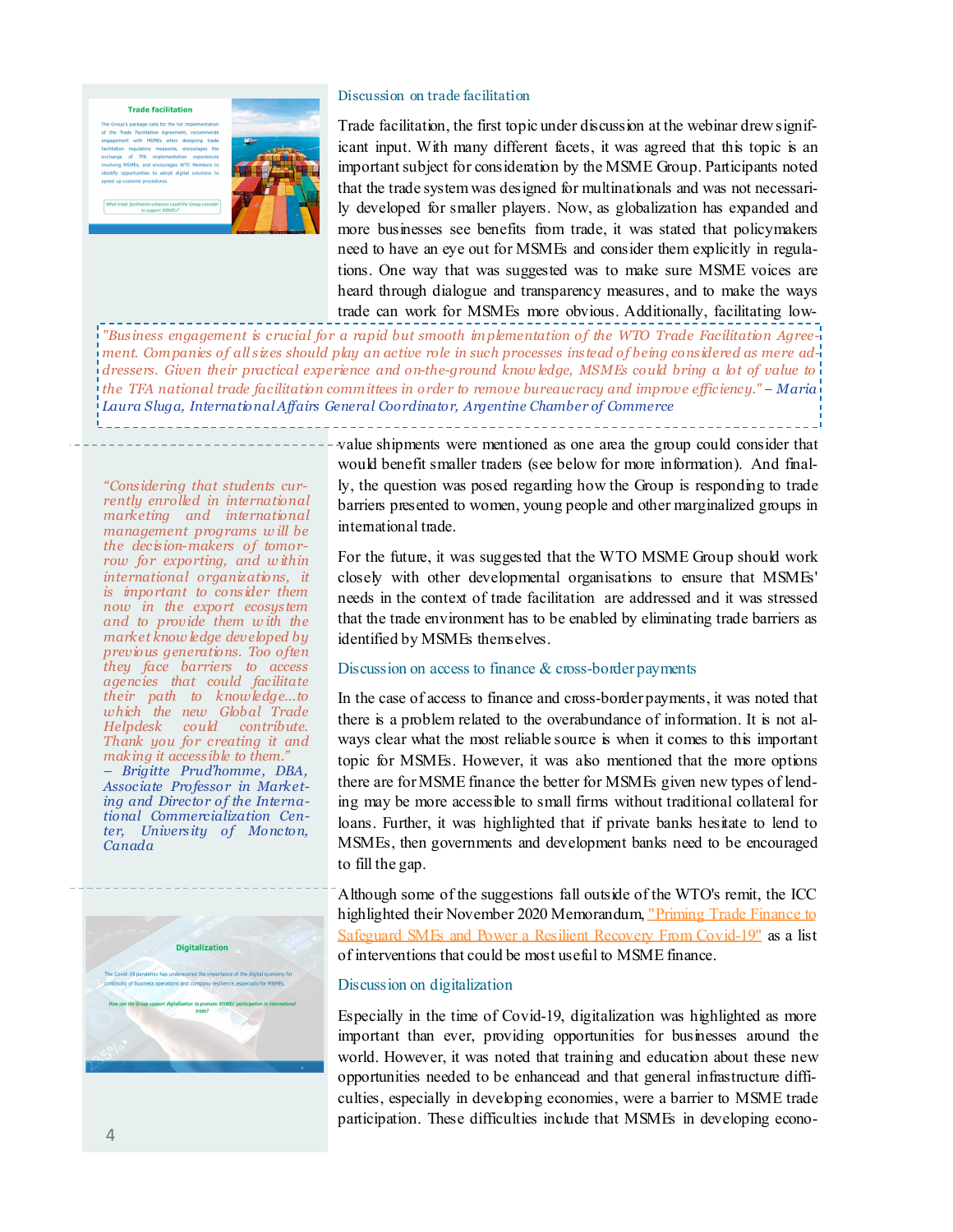c *"The digital divide is the elephant in the room; however that becomes an opportunity for investment in the Information Communication and Technology sector." - Sitshengisiwe Ndlovu, Organization of Women in International Trade*

mies are largely unregistered due to the lack of digital infrastructure and, more basically, these firms struggle to remain online given power grid constraints.

Digitalization and trade facilitation were also closely linked. It was noted that paperless trade is needed to ensure seamless border crossing for goods. However, it was remarked that full digitalization will not be realized unless trade agreements are negotiated with a strong technical understanding and a goal of full digitalization.

*"The Covid19 pandemic has exposed the urgent need of a more paperless trade. Moreover, technology can help MSMEs save costs, improve efficiency, enter new markets and scale up. IT skills development, informationsharing and public-private cooperation are som e of the strategies that m ight be pursued in order to incentivize SMEs' digital transformation." – Victor Dosoretz, Mantra Beauty Founder & CEO and ICC Argentina President*

### **3. FIRST REGULAR MSME MEETING OF THE YEAR**

The Group met for its first open-ended meeting of the year on 18 February 2021. The meeting, held in virtual format, was well-attended by Group and non-Group members alike.

The meeting began with presentations by external speakers on issues of potential interest to the Group. The Global Express Association (GEA) presented a flexible system based on automation to simplify duty and tax collection at the border on low-value shipments, thereby helping MSMEs to export, especially through e-commerce, and increasing the efficiency of government tax and duty collection. This was followed with a presentation by the United Nations Centre for Trade Facilitation and Electronic Business (UN/CEFACT) to present to the Group their Integrated Services for MSMEs in International Trade (ISMIT) concept. ISMIT is an intermediary, non-government service to aggregate trade services like customs clearance, legal advice and insurance to fill the gap between a purchase or orders made or received by a MSME and government trade agencies or national single windows. Next, the OECD presented updates on its SME and Entrepreneurship work focused on SME finance, including a scoreboard of the types of financial instruments available to SMEs in almost 50 economies and a forthcoming paper on trade finance in the digital era. The OECD highlighted the need for a cohesive regulatory environment to improve interoperability. Finally, Cybersecure Canada presented its recent strategy to improve MSME cybersecurity through direct education; equipment and tools; e-commerce platforms to protect users; and ensuring cybersecurity solutions are suited to MSME needs. Launched in 2018, the program is in its pilot phase through fall 2021 and offers a voluntary certification program. For more detail on these presentations, click [here.](#page-6-0)

The Group also received update briefings by other WTO committees on their work related to MSMEs. Ambassador Rashidi Said (Malaysia), Chair of the Working Group on Trade Debt and Finance, noted a slight improvement in trade finance after the first half of 2020. He also welcomed a submission by Cote d'Ivoire [\(WT/WGTDF/W/98\)](https://docs.wto.org/dol2fe/Pages/FE_Search/FE_S_S009-DP.aspx?language=E&CatalogueIdList=269520&CurrentCatalogueIdIndex=0&FullTextHash=371857150&HasEnglishRecord=True&HasFrenchRecord=True&HasSpanishRecord=True), which is based on Annex 6 of the MSME



#### Welcome Ukraine!

The MSME Informal Working Group welcomed Ukraine as the latest member of the Group at the 11 December 2020 meeting.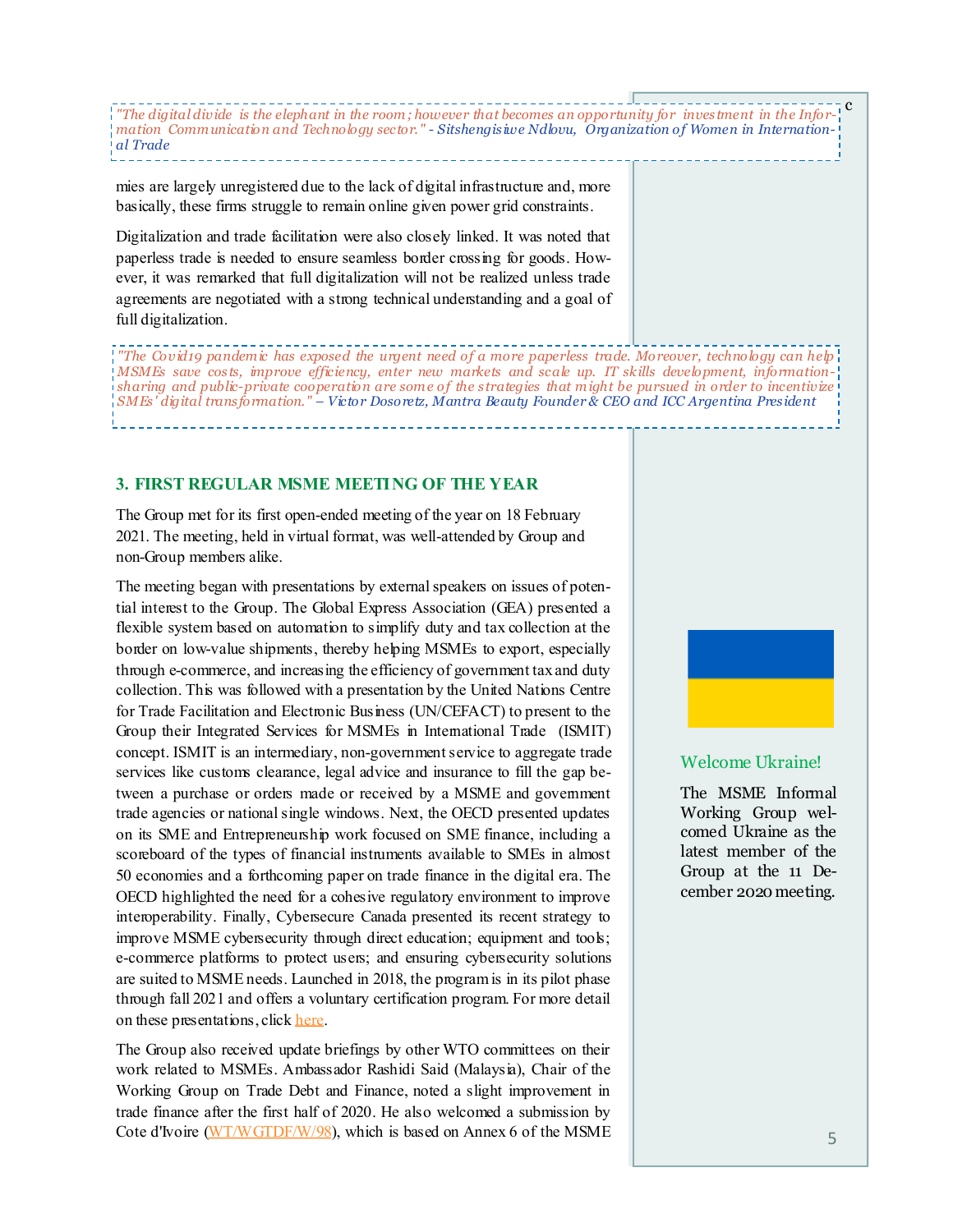package, to consider how MSMEs' access to trade finance could be facilitated. Next, Mr. Carlos Vanderloo (Canada), Chair of the Government Procurement Agreement (GPA), noted good work had been made on the work programme on SMEs, including a draft final report, and highlighted the Committee's work on e-[GPA,](https://e-gpa.wto.org/) which provides an integrated point of access to the market access information under the agreement together with related information that the GPA Parties are committed to provide. Lastly, the Standards and Trade Development Facility (STDF) presented updates, including its work on e-Phyto certificates (recent webinar available [here\)](https://standardsfacility.org/ephyto-webinar).

Mexico also updated the Group on the progress of the Trade4MSME web platform to bring together trade information for MSMEs and policymakers. The initial "Discovery" phase has been completed, and work has now moved into the "Alpha" phase, including initial design and prototyping. A soft launch is aimed for MSME Day 2021 at the end of June.

Finally, Members turned to a discussion of the organization of Group's work for 2021, which focused around three topics. First, implementation of the package was flagged as a key priority including how best to bring these items to the attention of WTO standing Committees. Second, informal discussions will be planned in the coming month to discuss the Group's objective for MC12. Finally, suggestions of new issues for the Group to consider were raised such as cybersecurity; innovation and startups; and trade facilitation including Single Windows and AEOs.

## **4. PRESENTATIONS TO THE MSME INFORMAL WORKING GROUP**

#### Global Express Association

The Global Express Association (GEA), previously known as the IECC (International Express Carriers Conference), is a not-for-profit association

representing the leading international express delivery carriers before international organizations. The GEA presented a [video](https://global-express.org/index.php?id=31) to the Group noting how the Internet has allowed for more MSME ssociation participation in trade and that the volume of small parcel shipments has increased dramatically in recent years. However, cus-

toms procedures, designed for large shipments, have not kept in step with this change, causing difficulties for many small traders at the border.

To address this, the GEA has a proposed system of three options for consideration by national governments to simplify the process and to focus border formalities on health, security and safety rather than inefficient tax collection. The first option would be to eliminate specific duties for parcels under a certain value and instead apply a flat rate on these entries at the border. The second option would be to follow the model implemented by Canada for imports under a value threshold which allows for three tariff categories (for example all textiles are grouped into the first category), with only one tariff for any product within the category, rather than thousands of HS codes for each individual product. This would significantly reduce classification difficulties. The third option would be to eliminate import duties altogether, as in Australia and Singapore, and instead implement a goods and services tax (GST) or value-added tax (VAT) on imports.

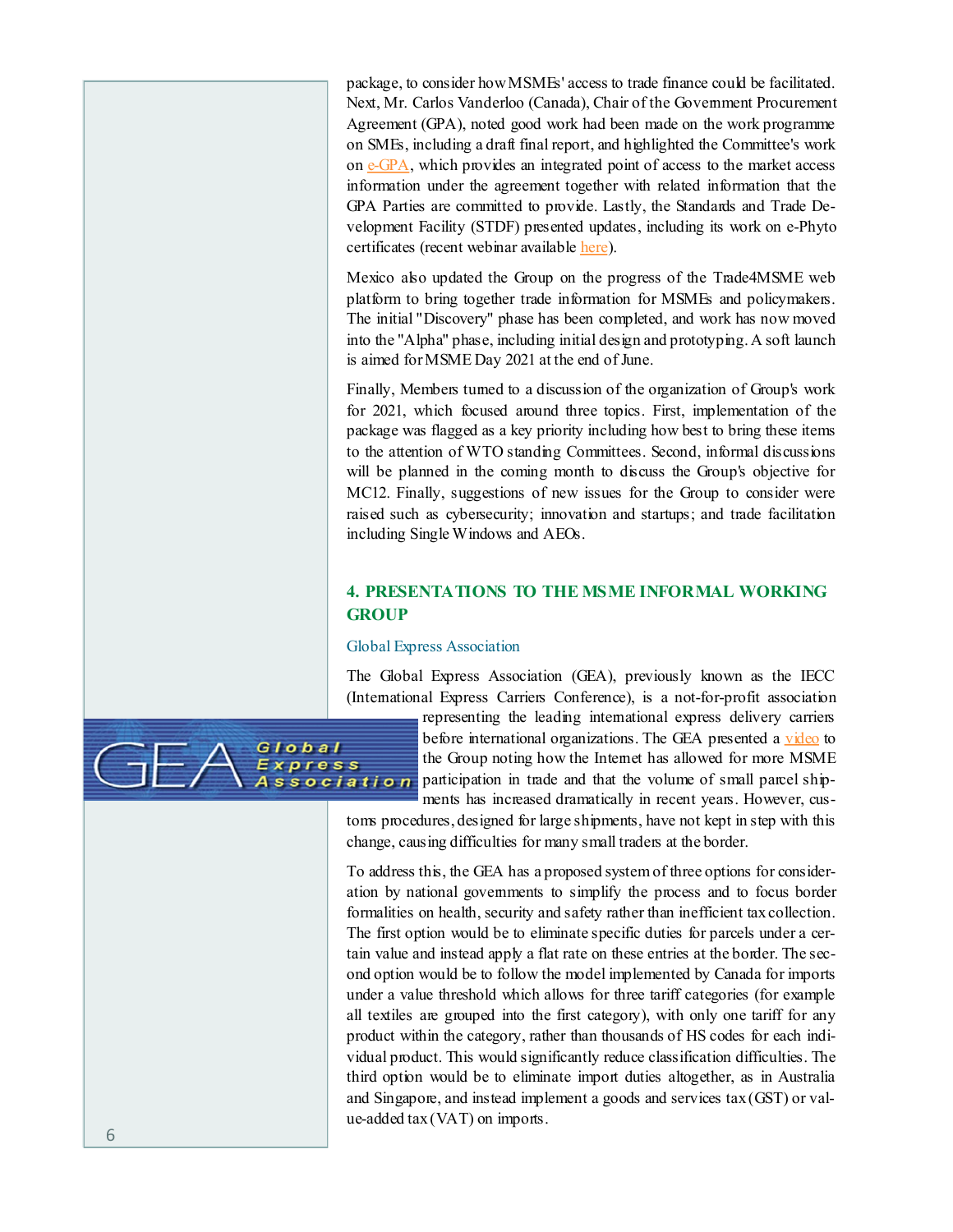#### <span id="page-6-0"></span>More information on the GEA proposal can be found [here.](https://global-express.org/assets/files/amgads-paper-de-minimis-vat-gst-on-lvs/GEA%20PROPOSAL%20ON%20DUTY-TAX%20COLLECTION%20ON%20IMPORTED%20LOW%20VALUE%20SHIPMENTS.pdf)

### UNCEFACT

The United Nations Centre for Trade Facilitation and Electronic Business (UN/CEFACT) is a subsidiary, intergovernmental body of the United Nations Economic Commission for Europe (UNECE) and serves as a focal point within the United Nations Economic and Social Council for trade facilitation recommendations and electronic business standards. It has global membership and its members are experts from intergovernmental organizations, individual countries' authorities and also from the business community (see [here](https://unece.org/trade/uncefact) for more information).

UNCEFACT presented information to the Group on the Integrated Services for MSMEs in International Trade (ISMIT) project which has been completed and approved since its initial presentation in 2019. ISMIT is a single submission portal (SSP) meant to bridge the gap between an e-commerce transaction made on a platform and national single windows or other government customs and trade procedures. Although similar to a Single Window in that it seeks to connect traders to regulatory procedures and offers facilities to streamline the official trade process, it is not run by the government and could be offered by many different private and non-govemmental providers. It is also envisioned that ISMIT could provide additional services related to customs clearance, legal advice, insurance, logistics, foreign exchange settlement, etc. and could even act as a source to document small traders' transaction histories for access to finance.

More information on ISMIT can be found in the UNECE white paper [here.](https://unece.org/fileadmin/DAM/cefact/GuidanceMaterials/WhitePapers/WP_MSMEs-ISMIT_Eng.pdf)

#### **OECD**

The OECD Working Party on SMEs and Entrepreneurship is a global platform for discussion on SME policy. They put out a regular publication called the OECD SME Entrepreneurship Outlook that looks at recent and emerging trends on SMEs and entrepreneurship and which will focus on Covid-19 for the 2021 issue. The presentation highlighted the recently updated **OECD** [Scoreboard on financing SMEs and Entrepreneurs](https://www.oecd.org/cfe/smes/financing-smes-and-entrepreneurs-23065265.htm) with information on 48 economies and a thematic chapter on the evolution of SME financing policies. It was also noted in the presentation that a forthcoming paper on trade finance in the digital era, in co-operation with the WTO, would be released soon.

The presentation also showed how MSMEs have been at the center of the Covid-19 pandemic and bankruptcies are expected to rise sharply in 2021. Most economies have implemented business support measures beginning with deferral of payments and increased access to credit moving to (cont'd) structural policies such as acceleration of digitalization and internationalization. Many new options theoretically exist to assist MSMEs in the digital era, however challenges remain. From a policy perspective, efforts need to be made to make the finance process digital from end to end; interoperability needs to be prioritized; banks need to be incentivized to provide digital solutions; and finally, MSMEs themselves need have access to digital tools.

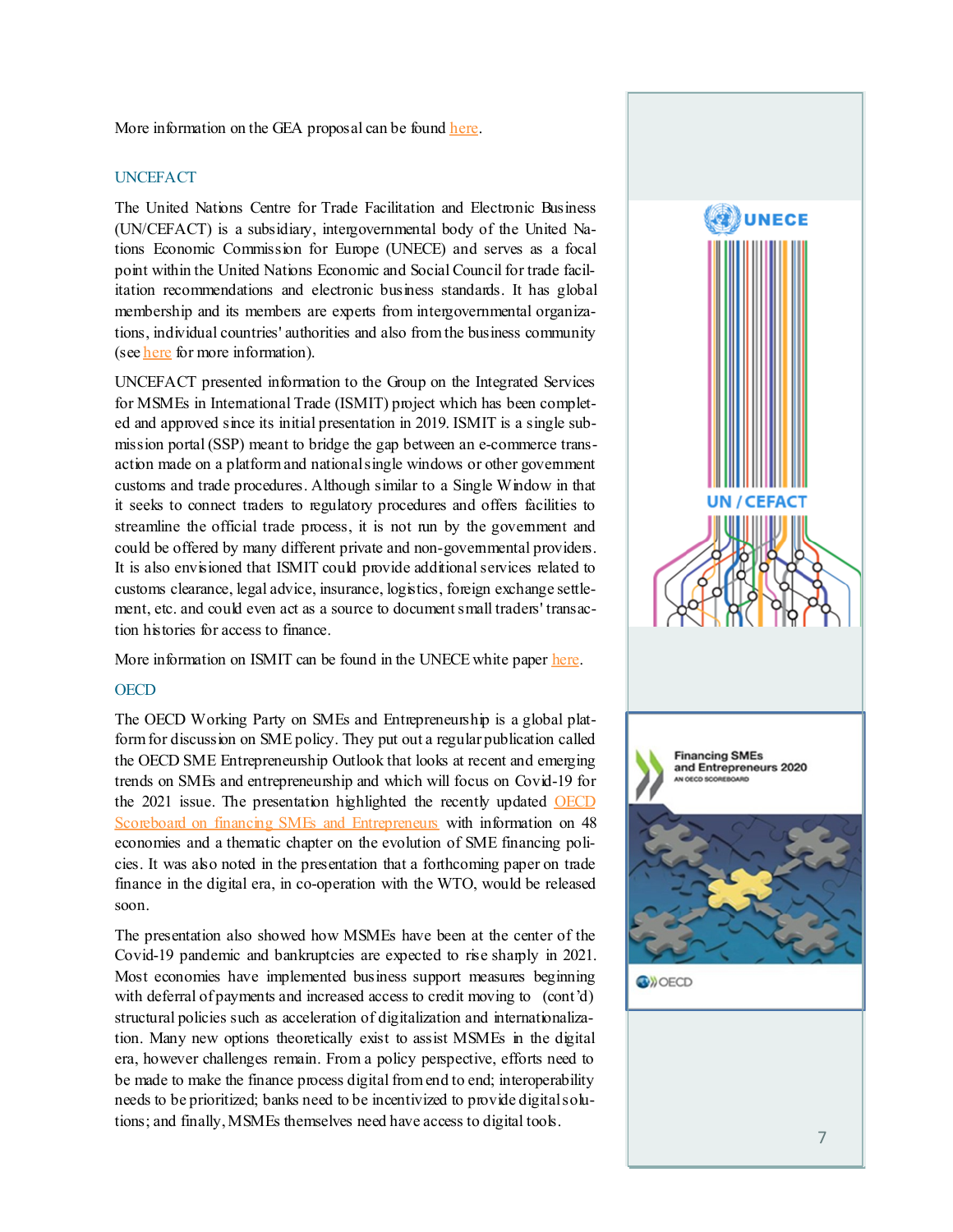#### CyberSecure Canada

Although many SMEs believe they are too small to be targeted for a cyber breach, Verizon data for 2019 indicate that more than two fifths of attacks were against SMEs. To address this problem, CyberSecure Canada, a cyber security partnership initiative for SMEs developed by the Canadian Centre for Cyber [Security,](https://cyber.gc.ca/en/) was created. Canada's national cyber security strategy, administered through the Centre for Cyber Security, has three high level goals – to increase resilience of Canadian systems; to foster an innovative and adaptive cyber eco-



system through skills and talent; and to provide effective leadership, governance and collaboration.

CyberSecure Canada is a voluntary certification program based on 13 "security control areas" or best practices on cyber security, such as developing an incidence response plan; creating data backups with encryp-

tion;andimplementing user authentication protocols. Launched in 2018, the program is currently in its pilot phase through fall 2021 at which point it will move to a Canadian National Standard. Outreach and engagement are currently ongoing, with four certificates already issued and 175 SMEs undergoing the certification process. CyberSecure Canada also intends to engage with other national initiatives including the UK [Cyber Essentials](https://www.ncsc.gov.uk/cyberessentials/overview) and the US Cybersecurity Maturity Model Certification [\(CMM\)](https://www.acq.osd.mil/cmmc/) program to ensure mutual recognition and reciprocity.

## **5. EPING – HOW IT HELPS TRACKING AND RESPONDING TO CHANGING PRODUCT REQUIREMENTS IN EXPORT MAR-KETS**

Staying informed about changing product requirements in export markets can be a challenge for MSMEs. It can be even more challenging to understand new regulations and address potential trade issues that the regulations might invoke. To avoid trade disruptions, however, it is crucial that MSMEs can prepare compliance with new requirements and address issues well in advance. Building on the transparency provisions of the WTO agreements on Sanitary- and PhytoSanitary measures (SPS) and Technical Barriers to Trade (TBT), ePing helps to address these challenges.

Under the SPS and TBT agreements, WTO members are obliged to inform other members when planning a change to their regulations on product requirements (technical regulations or conformity assessment procedures in WTO jargon). This happens through SPS and TBT notifications, which are two-page information sheets of the proposed regulation including a brief summary of the regulation, products affected and the objective. On ePing, a publicly available online platform, one can register to receive daily or weekly email alerts on these SPS  $\&$ TBT notifications with information tailored to the markets and products of interest to the individual ePing user. For example, MSMEs exporting textiles to the US and Mexico can indicate they want to receive notifications on regulations covering textiles issued by the US and Canada. This filtering option is key, as 8 more than 5000 SPS and TBT notifications arrive at the WTO each year, of

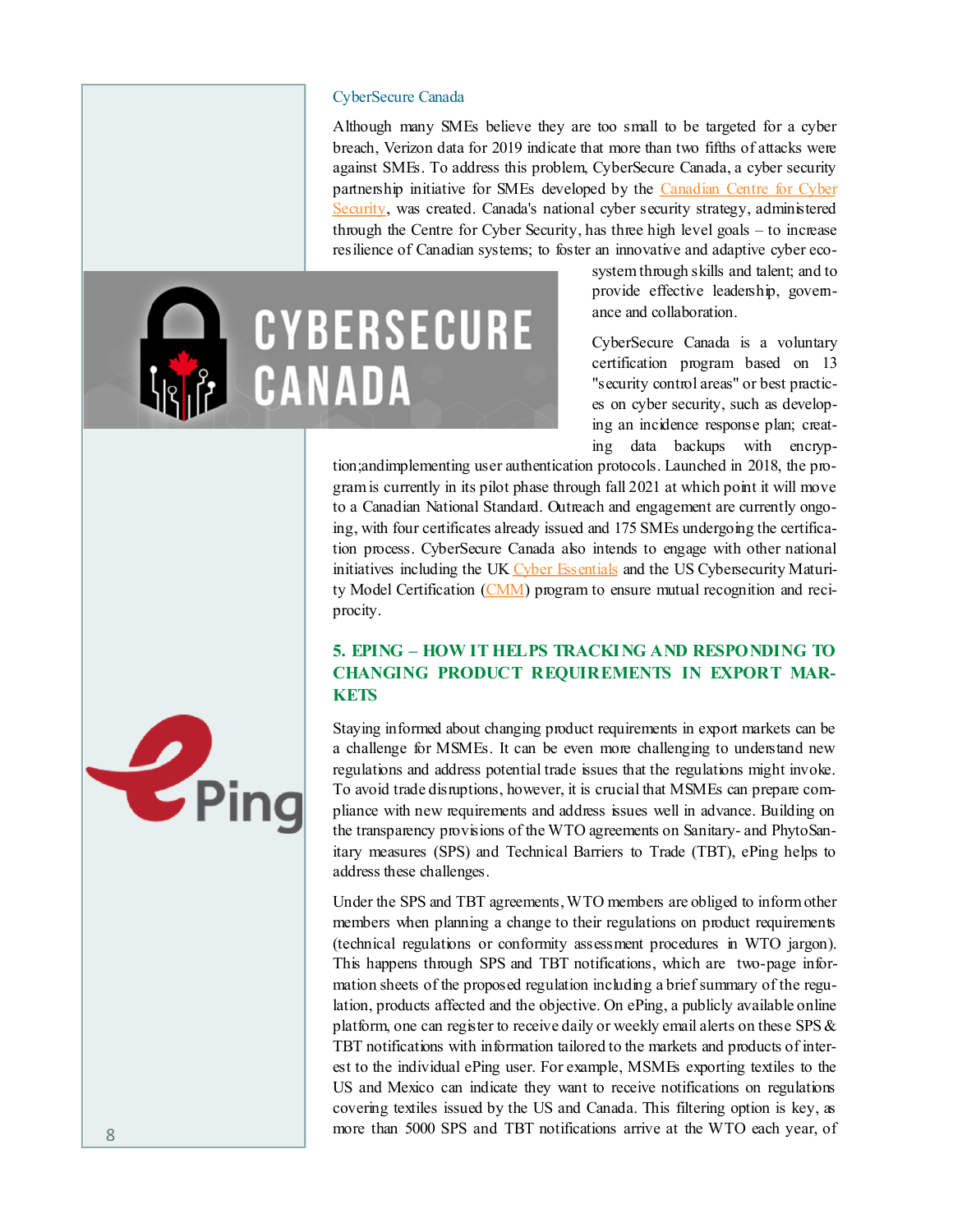which only a small subset is relevant for a particular MSME. The SPS and TBT agreements also discuss several follow-up actions that can be taken upon receiving a notification. For example, Members should allow both WTO Members and stakeholders to comment on proposed regulations, and these comments should be taken into account when drafting the final text of the new regulation. In addition, the agreements include information sharing obligations and other procedures to address possible trade concerns related to proposed regulations. ePing helps stakeholders to get a better understanding of the proposed measures and facilitates taking follow-up actions, by supporting communication among stakeholders at the national and international level. The platform includes a list of enquiry points, which often offer first line help in SPS/TBT related matters and are required to provide information on notifications upon request. ePing also includes national and international fora. On the national fora a measure can be discussed domestically, on the international fora additional information (such as translations) can be added that can help understand the measure. In addition, enquiry points and other government officials working on SPS and TBT matters can benefit from special ePing administrator rights to reach out to domestic ePing subscribers, including MSMEs, via the ePing platform.

The ePing platform can be accessed on [www.epingalert.org.](http://www.epingalert.org) For more information on the tool, please send a message to  $\frac{\text{eping}(a) \text{wto.} \text{op}}{\text{op}}$ .

[ePing intro video](https://youtu.be/Ob5ou6rYYH0)

[ePing tutorial on how to set up an alert on COVID](https://youtu.be/jqD5Gf2WKZk)-19 related notifications

# WHY AN INFORMAL WORKING GROUP FOR MSMES?

The MSME Informal Working Group is a coalition of 91 WTO Members of varied levels of development and all regions of the world that share an interest in improving access to global markets for Micro, Small and Medium-Sized enterprises (MSMEs). Today, 95 per cent of companies across the globe are MSMEs. Although MSMEs account for 60 per cent of the world's total employment and comprise anywhere from 80-99 per cent of a country's registered firms they remain underrepresented, and face a large number of obstacles when seeking to participate in international trade. When MSMEs successfully access international markets, they can act as a catalyst for better distribution of the gains from trade to all sections of the economy. The MSME Informal Working Group aspires to ensure that the multilateral system enables these economic benefits through better inclusion of MSMEs in global commerce.

## THE ROAD TO BUENOS AIRES 2017

The Informal Working Group on MSMEs was created at the 2017 Buenos Aires Ministerial Conference by a Joint Statement. The road to the Buenos Aires Joint Statement began with a proposal by the Philippines in 2015, which identified MSMEs as a dynamic sector and suggested that "the General Council shall consider the most appropriate arrangement to facilitate discussions".

In July 2016, Brunei Darussalam, Lao PDR, Malaysia, the Philippines, Singapore